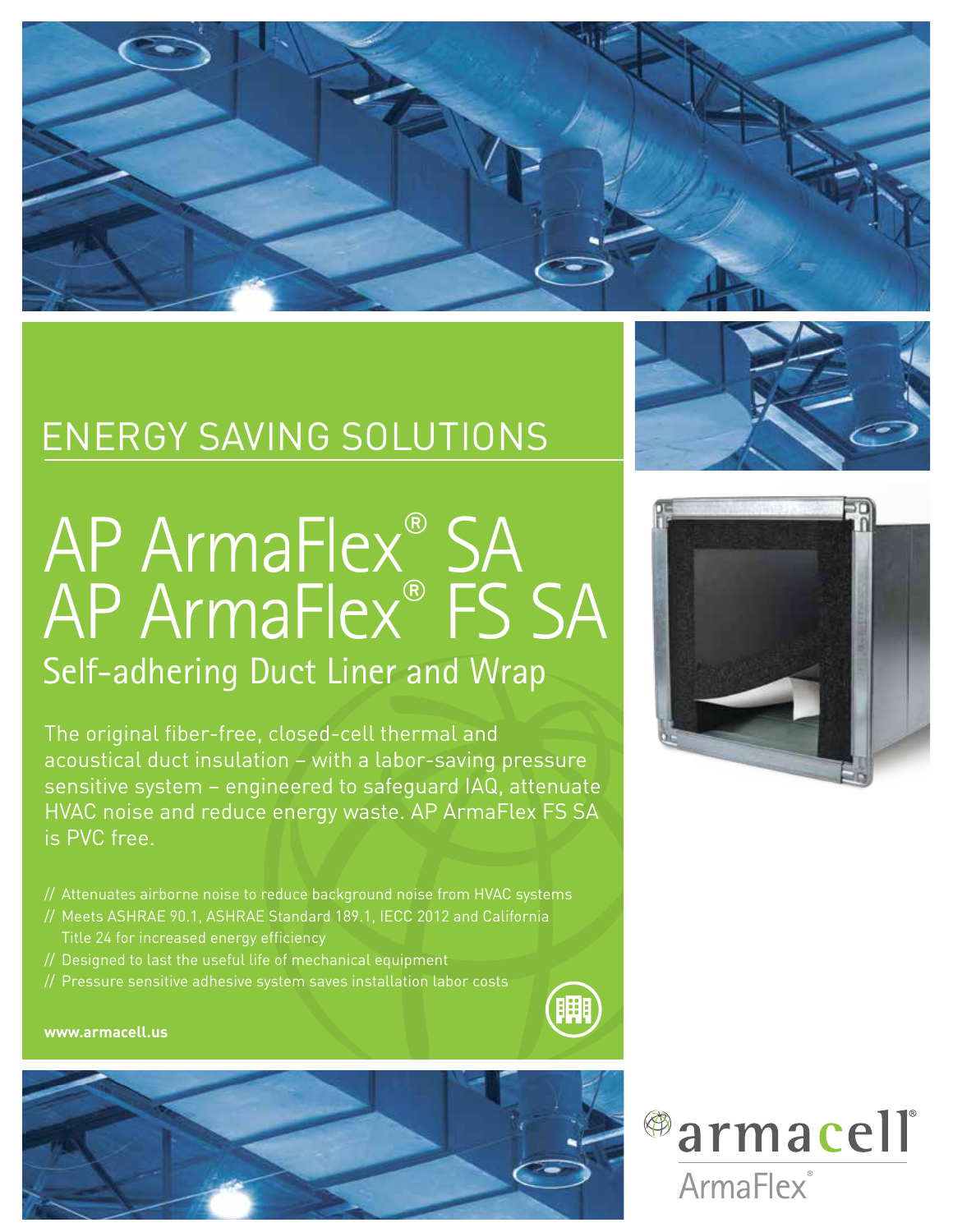### **TECHNICAL DATA – AP ArmaFlex® SA and AP ArmaFlex® FS SA DUCT LINER AND WRAP - SELF ADHERING**

#### **Description**

Black flexible closed-cell elastomeric thermal and acoustical duct insulation in sheet and roll form with a self-adhering backing

#### **Specification Compliance**

| ASTM C 534, Type II - Sheet Grade 1<br>ASTM C 1534, Type I | ASTM E 84. NFPA 255. UL723<br>ASTM G21/C1338 | CAN/ULC $S1021$ $\circ$<br>MEA 107-89M | NFPA 90A, 90B<br>UL 181 |  |
|------------------------------------------------------------|----------------------------------------------|----------------------------------------|-------------------------|--|
| ASTM D 1056, 2C1                                           | ASTM G22                                     | MIL-P-15280J, FORM S ②                 | City of LA – RR 7642    |  |
| Annrovals Certifications Compliances                       |                                              |                                        |                         |  |

#### **Approvals, Certifications, Compliances**

• Key physical properties are approved by Factory Mutual

• GREENGUARD Gold Certified. • Manufactured without CFCs, HFCs, HCFCs, PBDEs, or Formaldehyde. • Made with EPA registered Microban® antimicrobial product protection. • All Armacell facilities in North America are ISO 9001:2008 certified.

#### **Typical Properties**

| <b>Specifications</b>                                                    | <b>Values</b>                                                                                     | <b>Test Method</b>                                                       |                                                        |
|--------------------------------------------------------------------------|---------------------------------------------------------------------------------------------------|--------------------------------------------------------------------------|--------------------------------------------------------|
|                                                                          | <b>AP ArmaFlex SA</b><br>Through 1"<br><b>Duct Liner and Wrap</b>                                 | <b>AP ArmaFlex FS SA</b><br>1-1/2 and $2"$<br><b>Duct Liner and Wrap</b> |                                                        |
| <b>Thermal Conductivity:</b> Btu • in/h • ft <sup>2</sup> • °F (W/mK)    |                                                                                                   |                                                                          |                                                        |
| 75°F Mean Temperature (24°C)<br>90°F Mean Temperature (32°C)             | $0.245$ $(0.0353)$<br>0.254(0.0366)                                                               | $0.28$ $(0.040)$<br>0.28(0.040)                                          | ASTM C 177 or C 518                                    |
| <b>Water Vapor Permeability:</b><br>Perm-in. [Kg/[s • m • Pa]]           | $0.05$ $(0.725 \times 10^{-13})$                                                                  | $0.08$ (1.16 x 10 <sup>-13</sup> )                                       | ASTM E 96, Procedure A                                 |
| <b>Flame Spread and Smoke</b><br>Developed Index:                        | 25/50 rated                                                                                       | 25/50 rated                                                              | ASTM E 84<br>CAN/ULC S102 $\mathbb{D}$ - AP through 1" |
| Water Absorption, % by Volume:                                           | 0.2%                                                                                              | $0.2 \%$                                                                 | ASTM C 209 or ASTM C1763                               |
| Mold Growth:<br><b>Fungi Resistance:</b><br><b>Bacterial Resistance:</b> | Passed                                                                                            | Passed                                                                   | <b>UL181</b><br>ASTM G21/C1338<br>ASTM G22             |
| Upper Use Limit: 2                                                       | 180°F (82°C)                                                                                      | 180°F (82°C)                                                             |                                                        |
| Lower Use Limit: $\mathbb 3$                                             | $-30^{\circ}$ F ( $-34^{\circ}$ C)                                                                | $-30^{\circ}$ F ( $-34^{\circ}$ C)                                       |                                                        |
| <b>Erosion Resistance</b>                                                | Does not break away, flake off or show evidence or delamination<br>at velocities of 10,000 ft/min |                                                                          | <b>ASTM C 1071</b>                                     |

① AP ArmaFlex meets CAN/ULC S102 through 1" thickness.<br>② AP ArmaFlex and AP ArmaFlex FS Black Duct Liner/Wraps withstand temperature of 250°F [121°C] when tested according to ASTM C 411. "Test Method for Surface Performan Insulations". At this temperature, AP/ ArmaFlex Duct Liner/Wrap insulation shows no evidence of flaming, glowing, smoldering, delamination, melting or insulation collapse. Although this insulation will<br>withstand high tempe

insulation.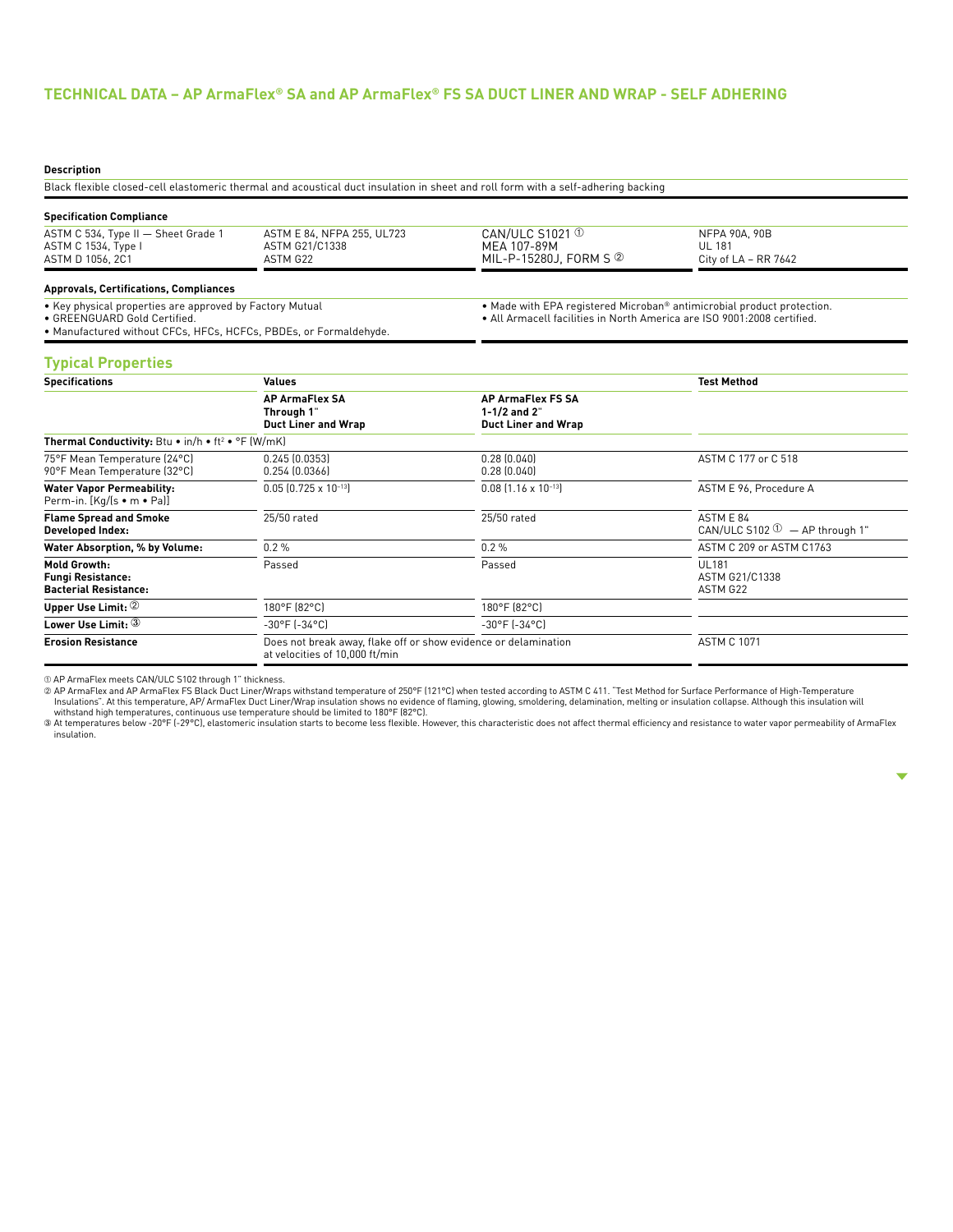#### **TECHNICAL DATA – AP ArmaFlex® SA and AP ArmaFlex® FS SA DUCT LINER AND WRAP - SELF ADHERING**

| <b>R-Value</b>                                 | $R - 2.1$                                                                                                                                                                                                                                                        |       |       | $R - 4.2$ |        | $R-6$      |            | $R - 8$    |
|------------------------------------------------|------------------------------------------------------------------------------------------------------------------------------------------------------------------------------------------------------------------------------------------------------------------|-------|-------|-----------|--------|------------|------------|------------|
| Thickness:                                     |                                                                                                                                                                                                                                                                  | 1/2"  |       |           |        | $1 - 1/2"$ |            | 2"         |
| <b>Sound Absorption Coefficients Frequency</b> | 125Hz                                                                                                                                                                                                                                                            | 250Hz | 500Hz | 1000Hz    | 2000Hz | 4000Hz     | <b>NRC</b> | <b>SAA</b> |
| Thickness Nom. 1" (25 mm)                      | 0.01                                                                                                                                                                                                                                                             | 0.13  | 0.39  | 0.69      | 0.29   | 0.26       | 0.40       | 0.38       |
| Thickness Nom. 1-1/2" (38 mm)                  | 0.07                                                                                                                                                                                                                                                             | 0.26  | 0.92  | 0.31      | 0.49   | 0.53       | 0.50       | 0.49       |
| Thickness Nom. 2" (50 mm)                      | 0.14                                                                                                                                                                                                                                                             | 0.62  | 0.44  | 0.43      | 0.51   | 0.45       | 0.50       | 0.51       |
| <b>Sizes</b>                                   |                                                                                                                                                                                                                                                                  |       |       |           |        |            |            |            |
| Sheet: Width x Length                          | 36" x 48" (.915 m x 1.22 m)                                                                                                                                                                                                                                      |       |       |           |        |            |            |            |
| Roll Width                                     | 48" (1.22 m) (all thicknesses)<br>56-1/4" (1.42 m), 59" (1.49 m), 60" (1.5 m) (1/2", 1", and 1-1/2" thick) (13, 25, 38 mm)                                                                                                                                       |       |       |           |        |            |            |            |
| Thickness                                      | AP ArmaFlex SA Duct Liner and Wrap: 1/2", and 1" (13, 25 mm)<br>AP ArmaFlex FS SA Duct Liner and Wrap: 1-1/2" and 2" (38, 51 mm)                                                                                                                                 |       |       |           |        |            |            |            |
| <b>Outdoor Use</b>                             | Painting with WB Finish or other protective jacketing is required to prevent damage to the insulation in exterior<br>applications and to comply with the insulation protection sections of the International Energy Conservation Code (IECC)<br>and ASHRAE 90.1. |       |       |           |        |            |            |            |

#### **Sound Transmission Class (STC)**

|                    | <b>Thickness</b>  | <b>STC Class</b> |  |  |  |
|--------------------|-------------------|------------------|--|--|--|
| <b>AP Armaflex</b> | Nom. 1/2" (13 mm) | 25               |  |  |  |
| <b>AP Armaflex</b> | Nom. 1" (25 mm)   | 25               |  |  |  |

#### **Acoustics: Insertion Loss**





GREENGUARD Certified products are certified to GREENGUARD standards for low chemical emissions into indoor air during product usage. For more information, visit ul.com/gg.

Microban antimicrobial product protection is limited to the product itself and is not designed to protect the users of these products from disease causing microorganisms, or as a substitute for normal cleaning and hygiene practices. Microban International, Ltd. makes neither direct nor implied health<br>claims for the products containing Microban® antimicrobial product proto in trademark of Microban International, Ltd.